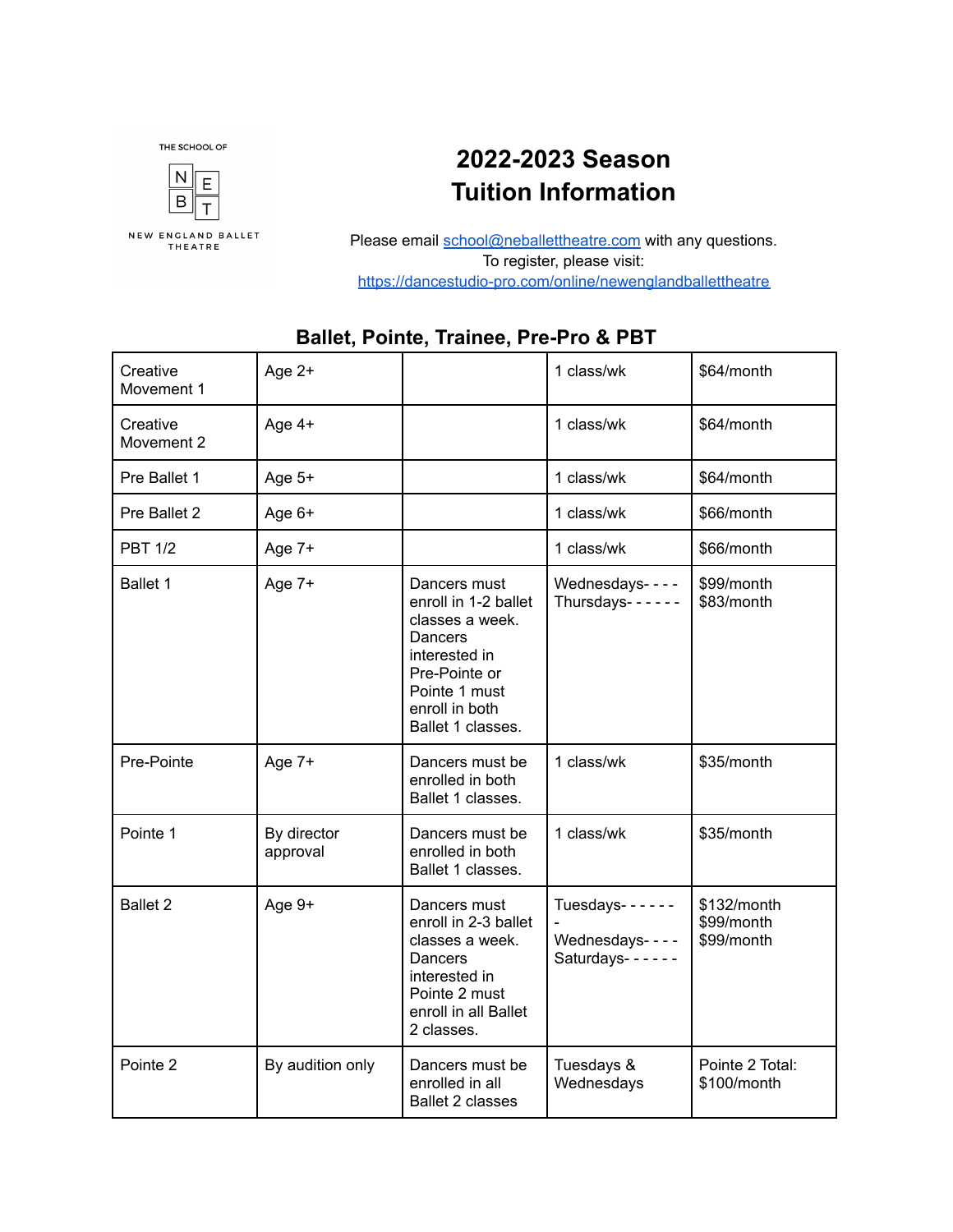|                           |                  | and both Pointe 2<br>classes.                                           |                                                                                                          |                                                                           |
|---------------------------|------------------|-------------------------------------------------------------------------|----------------------------------------------------------------------------------------------------------|---------------------------------------------------------------------------|
| <b>PBT 3/4</b>            | By audition only |                                                                         | 1 class/wk                                                                                               | \$66/month                                                                |
| Ballet 3                  | By audition only | Dancers must<br>enroll in 3-4 ballet<br>classes a week.                 | Mondays- $- - - -$<br>Tuesdays- $- - - -$<br>Thursdays- $---$<br>Saturdays------                         | \$132/month<br>\$132/month<br>\$132/month<br>\$132/month                  |
| Pointe 3                  | By audition only | Dancers must be<br>enrolled in all<br>Ballet 3 and<br>Pointe 3 classes. | Mondays,<br><b>Tuesdays</b><br>& Thursdays                                                               | Pointe 3 Total:<br>\$198/month                                            |
| Ballet 4                  | By audition only | Dancers must<br>enroll in 4-5 ballet<br>classes a week.                 | Mondays- $- - - - -$<br>Tuesdays- $- - - -$<br>Wednesdays----<br>Thursdays- $- - - -$<br>Saturdays------ | $$132/m$ onth<br>\$132/month<br>\$132/month<br>\$132/month<br>\$132/month |
| Pointe 4                  | By audition only | Dancers must be<br>enrolled in all<br>Ballet 4 and<br>Pointe 4 classes. | Mondays,<br>Tuesdays,<br>Wednesdays &<br>Thursdays                                                       | Pointe 4 Total:<br>\$264/month                                            |
| <b>Trainee All Levels</b> | By audition only |                                                                         | Sundays                                                                                                  | \$280/month                                                               |
| Pre-Pro All Levels        | By audition only |                                                                         |                                                                                                          | \$145/month (no<br>additional<br>performance or<br>other fees)            |

To register, please visit: <https://dancestudio-pro.com/online/newenglandballettheatre>

|                       | . .              |            |            |
|-----------------------|------------------|------------|------------|
| Friday Ballet Drop In | Levels 2+        | class/wk   | \$15/class |
| Contemporary 1        | Age $6+$         | 1 class/wk | \$66/month |
| Jazz 1                | Age $6+$         | 1 class/wk | \$66/month |
| Contemporary 2/3      | Age 9+           | class/wk   | \$66/month |
| $Jazz$ $2/3$          | Age 9+           | class/wk   | \$66/month |
| Contemporary 4        | By audition only | class/wk   | \$66/month |
| Jazz 4                | By audition only | class/wk   | \$66/month |

## **Contemporary, Jazz, Friday Drop in Class**